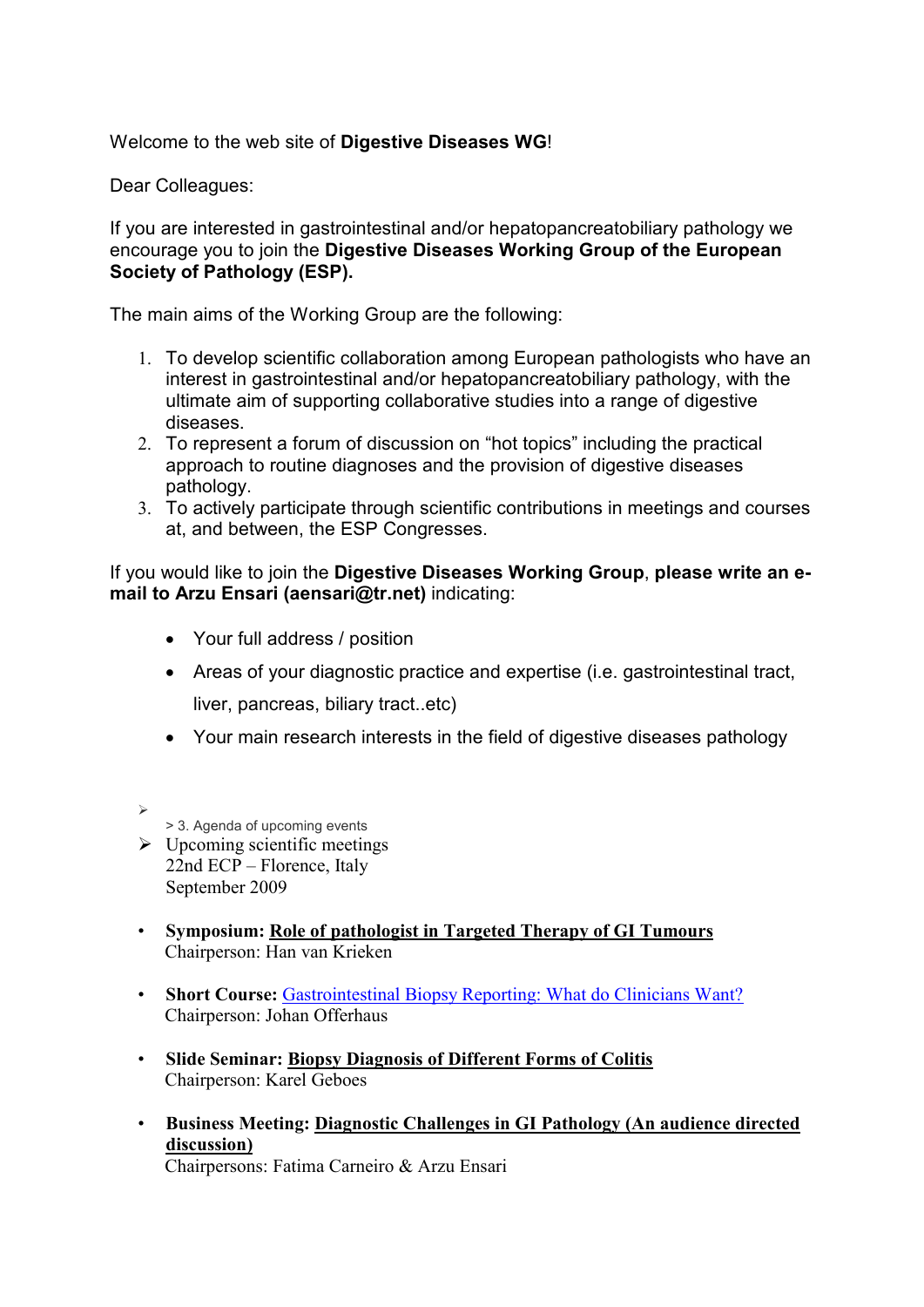$> 4.$  News  $\blacktriangleright$ 

# **MINUTES OF THE BUSINESS MEETING ESP WORKING GROUP OF DIGESTIVE DISEASES Barcelona, 21 May 2008**

The Business Meeting of the Working Group (WG) of Digestive Diseases of the European Society of Pathology (ESP) was held in Barcelona on May 21, 2008, 17.30-19.00 during the 3<sup>rd</sup> Intercontinental Congress of Pathology.

The participants were welcomed by the Chairperson, Dr Arzu Ensari (Turkey) and the Secretary of the WG, Dr Dina Tiniakos (Greece). Besides members of the group, colleagues who were not included in the current mailing list attended the meeting.

The agenda of the Business Meeting had two main sections:

1) News, including upcoming scientific meetings, web page, name of the WG, membership, and

2) Brainstorming on research, training, practice in digestive diseases pathology

### **Upcoming scientific meetings**

Dr Arzu Ensari informed the participants on the scheduled scientific activities of the WG during the 22<sup>nd</sup> European Congress of Pathology to be held in Florence, Italy in September 2009. The following scientific sessions were announced:

- Symposium: *Role of pathologist in Targeted Therapy of GI Tumours*  Chairperson: Han van Krieken
- Short Course: Gastrointestinal Biopsy Reporting: What do Clinicians Want? Chairperson: Johan Offerhaus
- Slide Seminar: *Biopsy Diagnosis of Different Forms of Colitis*  Chairperson: Karel Geboes
- Business Meeting: *Diagnostic Challenges in GI Pathology (An audience directed discussion)*  Chairpersons: Fatima Carneiro & Arzu Ensari

Liver and pancreas pathology sessions were scheduled independently from the WG of Digestive Diseases.

#### **Webpage**

Dr Arzu Ensari and Dr Dina Tiniakos have been cooperating with Dr Fernando Schmitt (Portugal) who is responsible for the addition of new Webpages in the Website of the ESP, to prepare and launch the new Webpage of the WG, which will include the following topics:

- -Home/News
- -Committee members
- -Congresses/Courses
- -Protocols-terminology
- -E-mail addresses of members of the WG
- -Journals
- -Links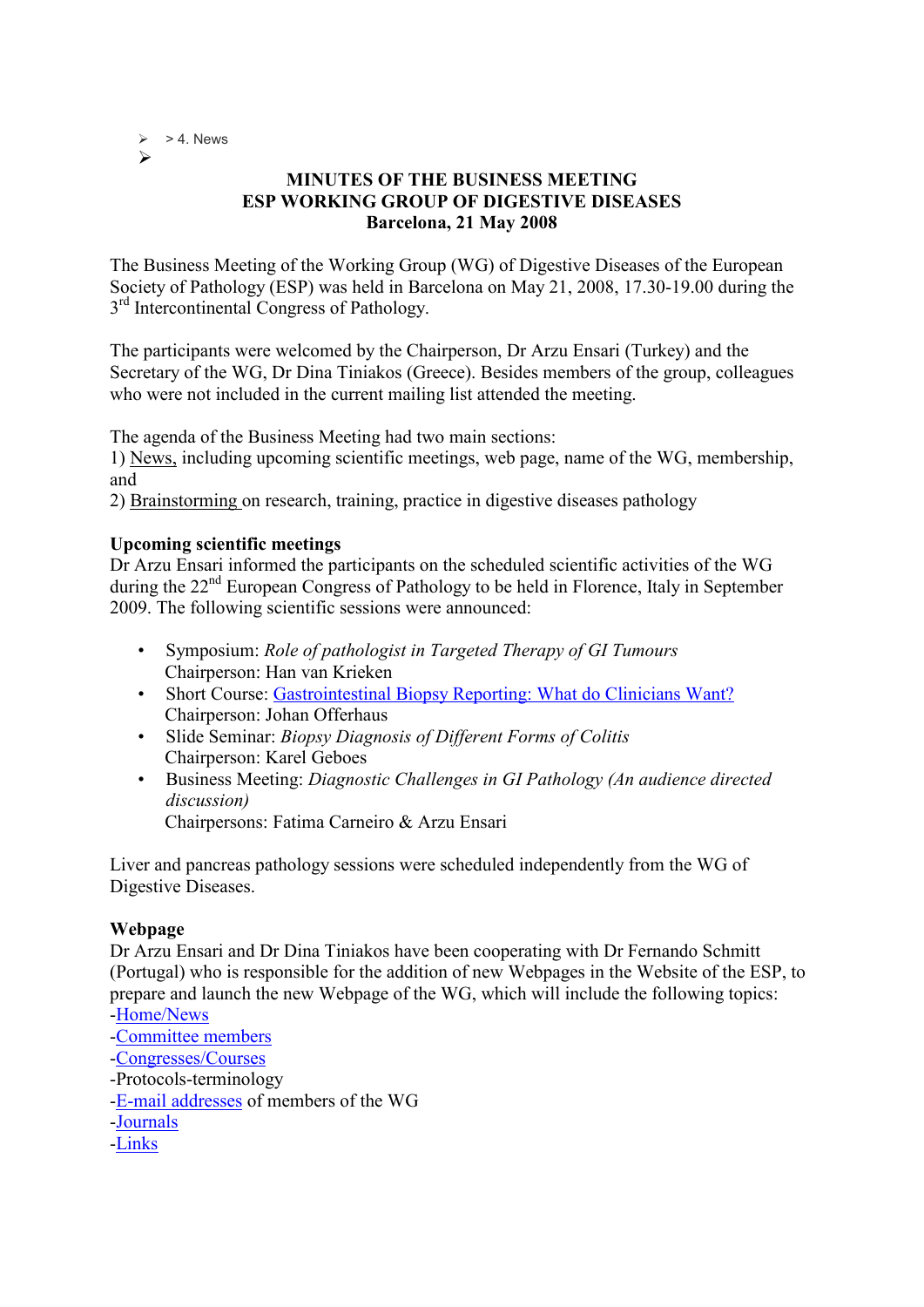The idea of the creation of the WG's webpage was positively received by the participants who also proposed interesting additions to the above mentioned topics including vacancies for pathology staff, a forum for questions needing instant answers on difficult gastrointestinal and hepatopancreatobiliary pathology cases, presentation of an interesting case each month contributed by members of the WG, links to e-groups (i.e. Yahoo), national guidelines etc.

### **Name of the WG**

Dr Ensari opened a discussion on the name of the WG to be used on the Webpage. She mentioned that in the ESP webpage the name of the WG is shown as Gastrointestinal Pathology (GI) WG. However, previously, the name WG of Digestive Diseases Pathology has been used by the WG in all e-mailings and scientific activities.

The participants agreed that the latter name is covering not only GI pathology but also liver, pancreas and biliary pathology, areas in which many members of the group are active both in routine and research work. Dr Funda Yilmaz (Turkey) proposed the name "WG of GI and Hepatopancreatobiliary pathology" but this was thought by the participants to be rather long or complicated. It was decided that the name WG of Digestive Diseases should be used uniformly from now on in an effort to embrace more members interested in liver, pancreas and biliary pathology.

### **Membership**

Dr Tiniakos announced that the WG has at least 101 members whose full address and e-mail is known. The geographic distribution in Europe is large with the majority of the members coming from Germany, Turkey, Italy, Greece, France, Belgium, the Netherlands and Switzerland, as was shown in relevant maps. Members from Asia, South America and Africa are also included. The current mailing list includes also e-mail addresses of colleagues whose name and postal address is unknown and these were shown on a slide in case they could be identified by the participants. Dr Cord Langner (Austria) provided information on some of the unidentified members and will be in touch with Dr Tiniakos for further assistance on the subject.

Most Digestive Diseases WG members are currently members of the ESP, however non-ESP members are also included in the WG, a fact that is not contrary to the structure of the WG. Dr Ensari and Dr Tiniakos suggested that the WG should be open to all colleagues interested to join and there was no objection to it by the participants. However, membership of the ESP was strongly encouraged.

In the Brainstorming session on the future of GI and hepatopancreatobiliary pathology, many participants contributed actively with original ideas on different topics:

# **Collaborations**

Dr Gieri Cathomas (Switzerland) proposed a scientific collaboration of the Digestive Diseases WG with the WG of Infectious Diseases starting with a joint symposium in one of the future congresses of the ESP.

Collaboration with the Pediatric Pathology WG and Molecular Pathology WG was also proposed.

The possibility of collaborative studies between members of the WG was encouraged (see below).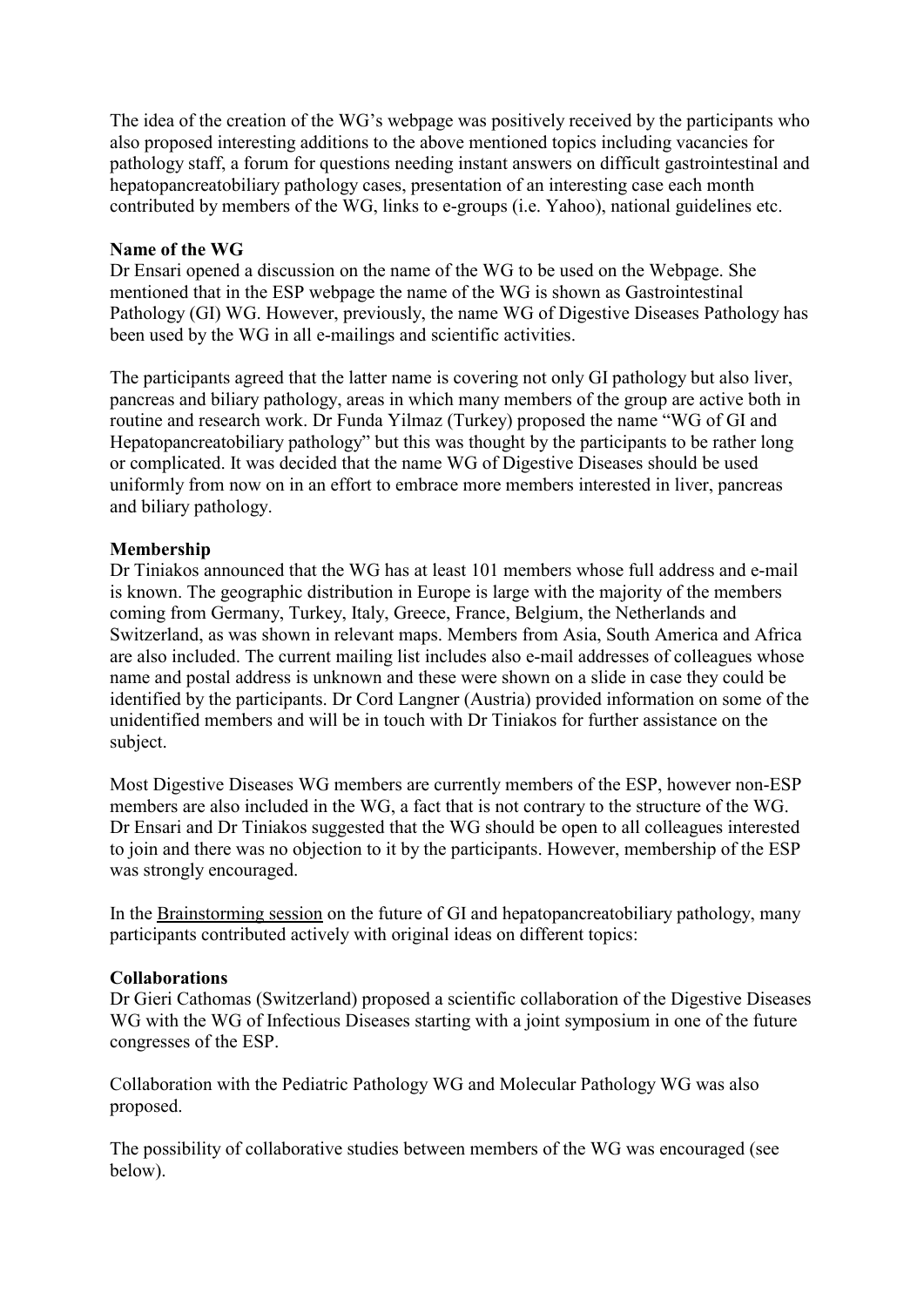### **Scientific/educational activities**

The following topics were proposed by the participants:

- Iatrogenic pathology
- Pitfalls in digestive tract pathology
- Inflammatory bowel disease and mimicries
- Molecular testing
- Screening
- Confocal microscopy
- Micro/magnifying endoscopy
- Quality assurance (number of LNs dissected from surgical GI specimens, serrated polyps…etc)
- Organization of scientific sessions on digestive tract pathology or clinico-pathological sessions in clinical congresses

# **Research/collaborative studies**

- Angiogenesis in neoplasms of the digestive tract
- Serrated polyps
- Interobserver/intraobserver variability in diagnosis of controversial digestive tract pathologic entities with slide distribution among participants-members of the WG

Four new members were added to the Digestive Diseases WG on site [Dr Iris Nagtegaal (The Netherlands), Dr Cord Langner (Austria), Dr G. van Lijnschoten (The Netherlands), Dr Kamran Ghaffarzadehgan (Iran)]. Several other colleagues, including junior pathologists, will contact the Secretary of the WG by e-mail in order to be included in the WG in due course.

The business meeting ended with concluding remarks by Dr Ensari and wishes for more dynamic and collaborative participation of the members into the proposed activities of the working group.

> Dr Arzu Ensari Dr Dina Tiniakos Chairperson Secretary Digestive Diseases Working Group of ESP

 $\blacktriangleright$ 

1. Structure of the WG: chairman, members

Chairperson: Arzu Ensari (Ankara, Turkey) **aensari@tr.net** Secretary: Dina Tiniakos (Athens, Greece)

Members: Prof. Dr Akyol Gulen Gazi Universitesi, Tip Facultesi Patologi, Abd. 4 Kat. Besevler TR-6500, ANKARA Turkey gulenakyol@yahoo.com

Prof.Dr. Bladus Stephan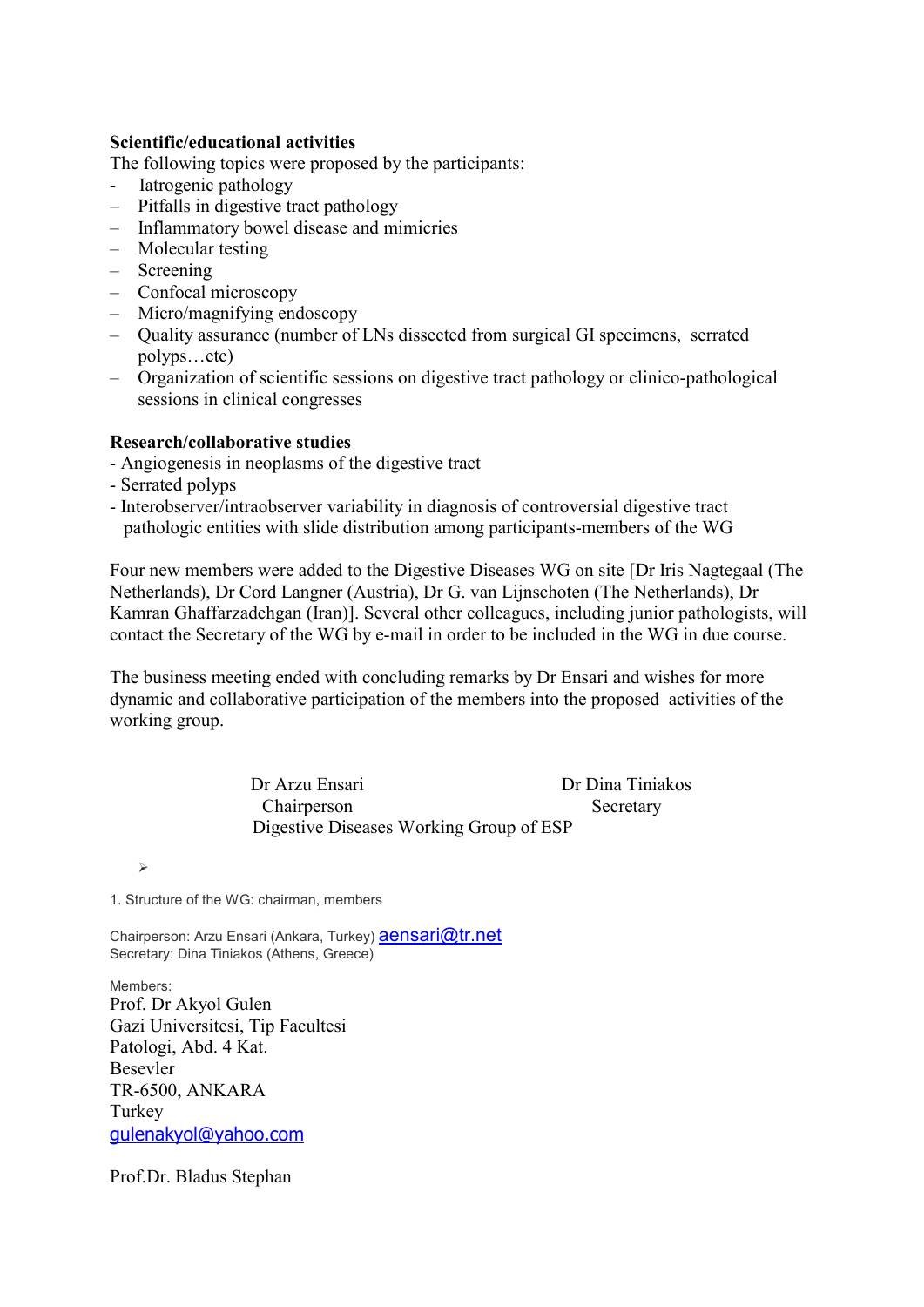Institute of Pathology Universitaetsklinikum Duesseldorf Moorenstr 5 DE – 40225 DÜSSELDORF Germany stephan.baldus@uni-duessldorf.de

Dr. Barbatis Calypso Parnithos 37, P Psychikon GR- 15452 Greece cal.bar@hol.gr

Dr. Baron Luigi Via colle San Bartolomeo 6 IT-80045 POMPEI (NA) Italy luigibaron1@virgilio.it

Prof.dr. Bedossa Pierre Hospital Beaujon Anatomie Pathologique 100 Boulevard du général Leclerc FR-92118 CLICHY CEDIX France pierre.bedossa@bjn.aphp.fr pierre.bedossa@teaser.fr

Dr. Brito Maria Jose Dept. of Pathology Hospital Garcia De Orta Apartado 10 PT-2801-951 ALMADA Portugal mjbrito@sapo.pt mbrito@hgo.min-saude.pt

Prof. Carneiro Fatima Lab. de Anatomia Patológica, Hospital S. Joao, PT-4200 PORTO Portugal fcarneiro@ipatimup.pt

Prof.dr. Cathomas Gieri Kantonales Institut für Pathologie Rheinstrasse 37 CH – 4410 LIESTAL Switzerland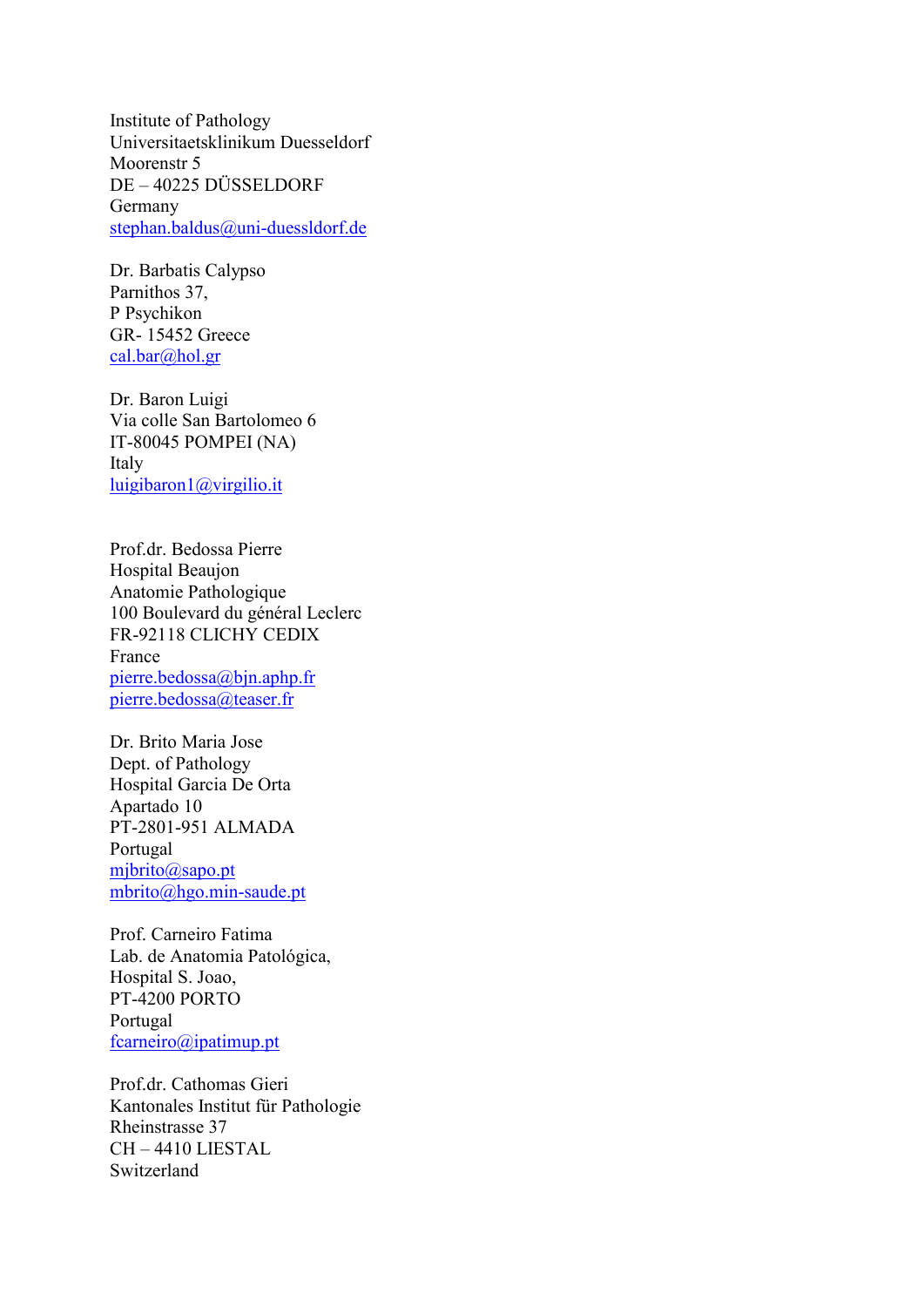#### gieri.cathomas@ksli.ch

Dr. Clift David P.O. Box 4119 Geelong AU – 3220 VICTORIA Australia david.clift@symbionhealth.com drdavidc@bigpond.com

Dr Delladetsima Ioanna Dept. of Pathology Medical School University of Athens, 75, M. Asias, Goudi Athens 11527 Greece jokadelladetsima@hotmail.com

Prof.dr. Denk Helmut Landeskrankenhaus,Inst. für Pathologie, University of Graz, Auenbruggerplatz 25, AT-8036 GRAZ Austria helmut.denk@uni-graz.au

Ass Prof. Dogusoy Gulen Istanbul Üniv. Cerrahpasa Tip Fakültesi, Patoloji A.B.D., AKSARAY – ISTANBUL Turkey gulendogu@hotmail.com

Dr. Dolenc-Strazar Zvezdana Institute of Pathology, Univerza of Ljubljana, Medical Faculty, Korytkova 2, SI – 1000 LJUBLJANA Slovenia zvezdana.dolenc@mf.uni-lj.si

Prof.dr. Dursun Ayse Dept. Patholoy Gazi Univ. Tip Fakültesi Patoloji ABD TR- 06500 BESEVLER-ANKARA Turkey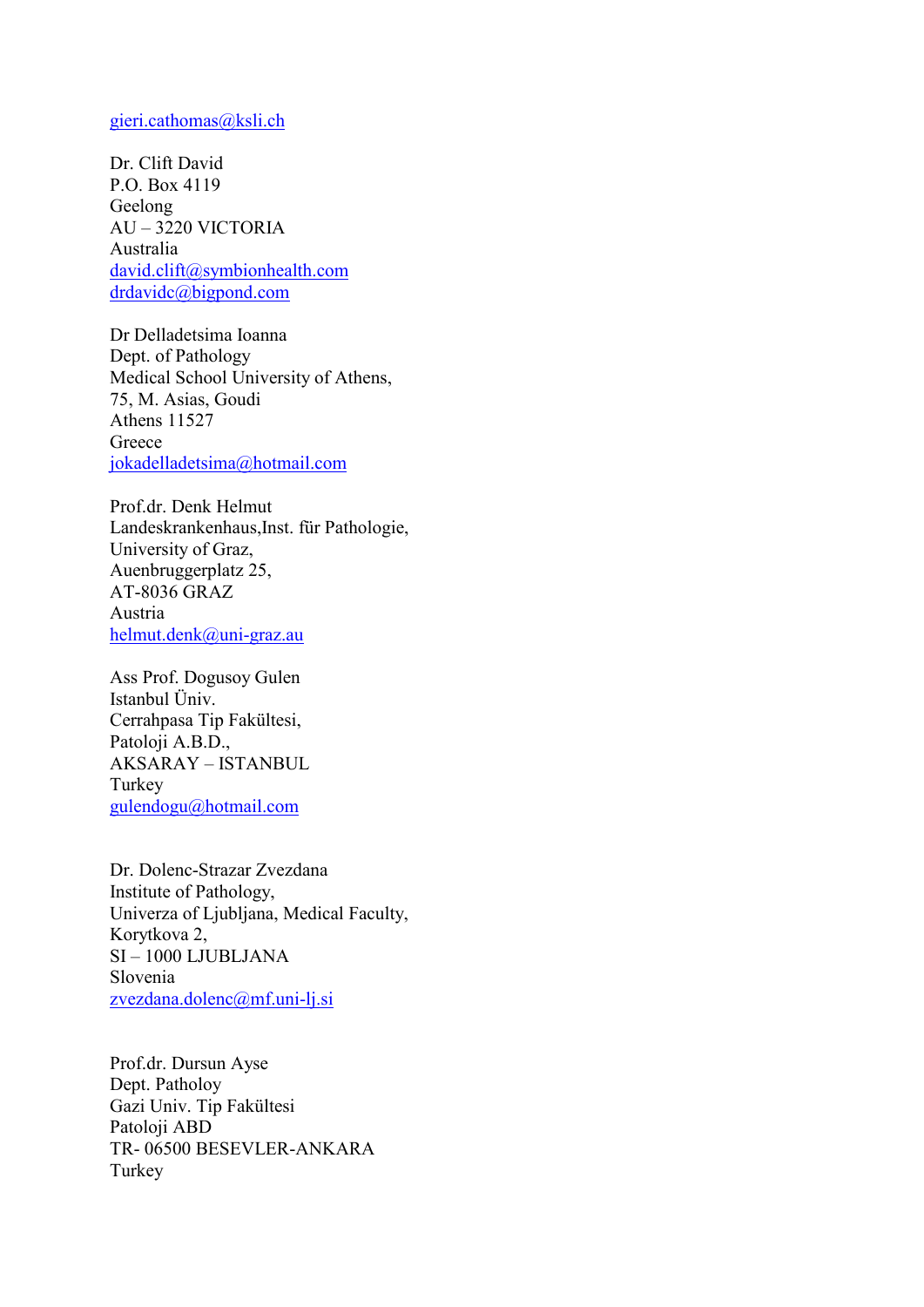#### adursun@gazi.edu.tr

Prof.dr. El-Haddad Salwa El Saura Street 44 Heliopolis EG-11341 CAIRO Egypt salwaelhaddad@yahoo.com

Dr. Engel Ulla Hillerad Hospital Dept. of Pathology Helsevej 2 DK – 3400 HILLERAD Denmark ulen@fa.dk

Ass. Prof. Ensari Arzu Univ. of Ankara Med. School, Dept. of Pathology Sihhiye TR-06530 ANKARA Turkey aensari@ato.org.tr aensari@tr.net

Ass. Prof. Erdamar Sibel Cerrahpasa Medical Faculty Pathology Department TR-34300 ISTANBUL Turkey sibel.erdamar@gmail.com

Ass. Prof. Erden Esra Ankara Univ. Medical Faculty Dept. Pathology, ABD. Sihhiye TR-06100 ANKARA Turkey esraerden@yahoo.com

Ass.Prof. Erdogan Nusret Taksim Training & Research Hospital Pathology (Executive) Siraselviler Cd. Beyoglu TR- 80060 ISTANBUL Turkey nusreterd@ttnet.net.tr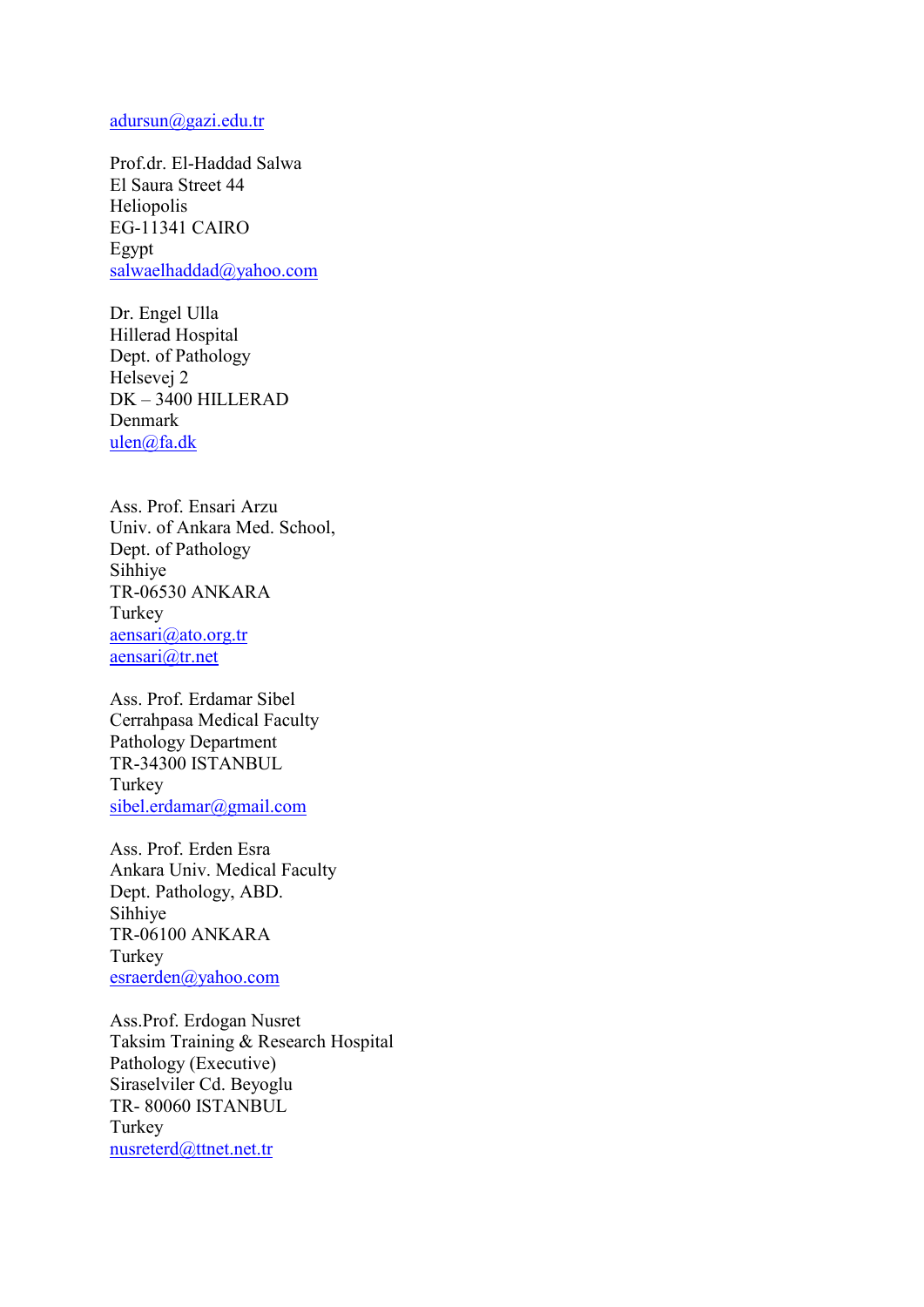Dr. Feltri Maddalena Via Timavo 16 IT – 22100 COMO Italy maddalena.feltri@libero.it

Prof.dr. Fenger Claus Dept. of Pathology, Odense University Hospital, Winslowparken 15 DK – 5000 ODENSE C Denmark claus.fenger@ouh.fyns-amt.dk

Dr. Flejou Jean-Francois Serv. Anat.et Cytol. Pathologiques A Hôpital Saint-Antoine 184, rue du Faubourg St-Antoine FR-75571 PARIS Cédex 12 France jean-francois.flejou@sat.ap-hop-paris.fr

Prof.dr. Franzen Lennart Medilab P.O. Box 1550 SE - 183.15 TABY Sweden lennart.franzen@orebroll.se lennart.franzen@medilab.se

Prof.dr. Geboes Karel Dept. of Pathology Univ. Hospital K.U. Leuven Minderbroedersstraat 12 BE – 3000 LEUVEN Belgium Karel.Geboes@uz.kuleuven.ac.be

Dr Ghaffarzadehgan Kamran Cancer Research Center, MUMS Moayyed private Pathobiology Lab P.O. Box 91375-5636, MASHHAD Iran Kghaffarzadehgan@hotmail.com

Prof.dr. Guettier Catherine Dépt. de Pathology Hôpital Paul Brousse 12, Av. Paul Vaillant Couturier - BP 200 FR-94 804 VILLEJUIF Cédex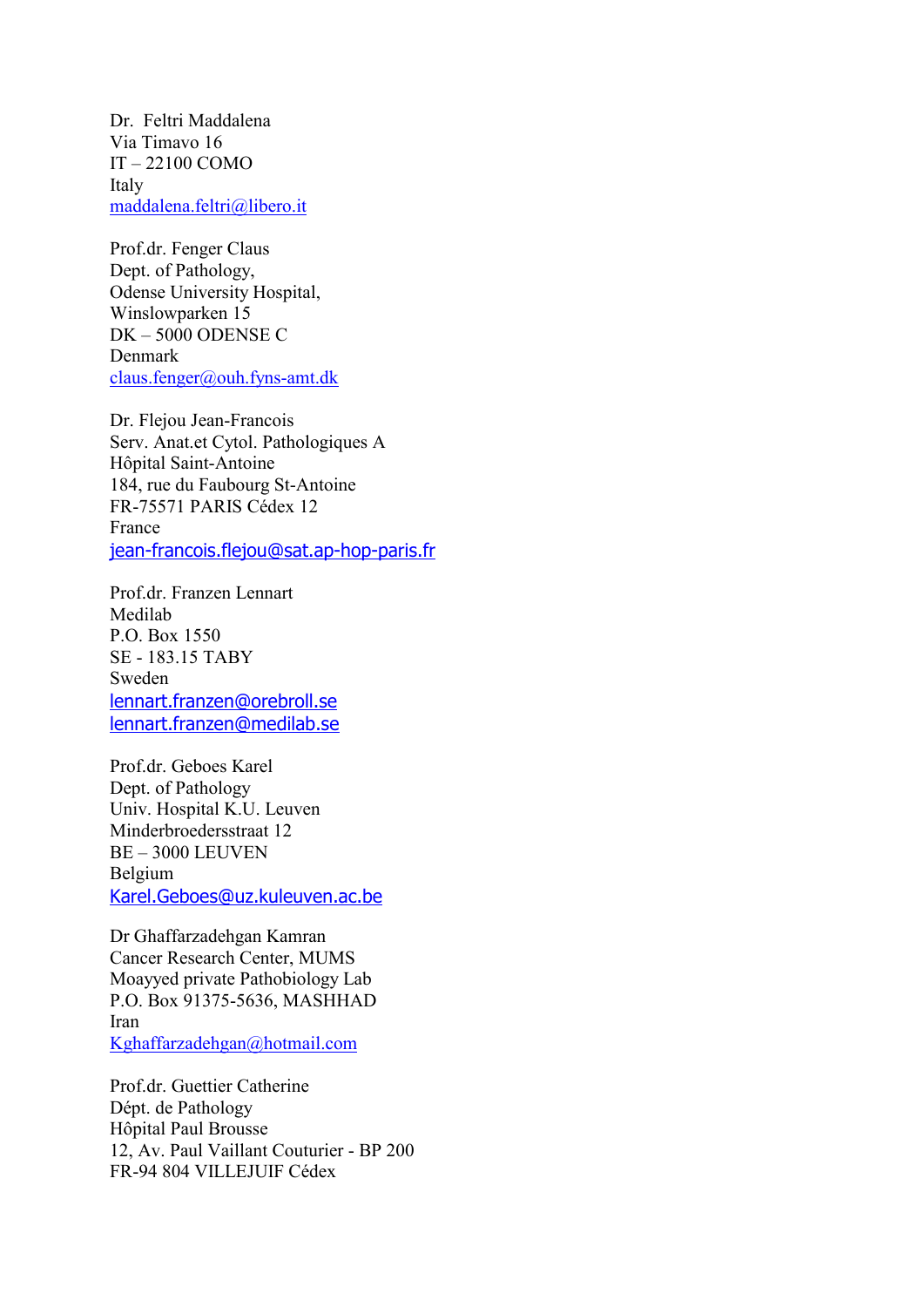France catherine.guettier@pbr.ap-hop-paris.fr

Dr. Gürbüz Yesim Dept. of Pathology Univ. of Kocaeli Medical School Tip Fakültesi, Sopali Giftsigi TR-41900 DERINCE-IZMIT (KOCAELI) Turkey yesimgurbuz2002@yahoo.com

Dr. Hellerich Ursula Ärzte für Pathologie, Bötzinger Strasse 60, Postfach 10 01 50 DE – 79120 FREIBURG i. BR. Germany uhellerich@vsop-path-freiburg.de

Prof.dr. El-Hindawi Ali Zamzam street EG- 12411 CAIRO Egypt mahaakl@hotmail.com

Dr. Honsova Eva Inst. for Clinical & Experimental Medicine Dept. of Pathology Videnska 800 CZ - 140 21 PRAHA 4 Czech Republic eva.honsova@medicon.cz

Dr. JAKIC-RAZUMOVIC Jasminka Department of Pathology, KBC Rebro, Kispaticeva 12, HR – 10000 ZAGREB Croatia drazumov@hotmail.com

Kaklamanis Loukas Onassis Cardiac Surgery Center, Dept of Pathology 356 Sigrou Ave GR-17674, ATHENS Greece lkaklamanis@yahoo.co.uk

Dr. Kalekou-Greka Chara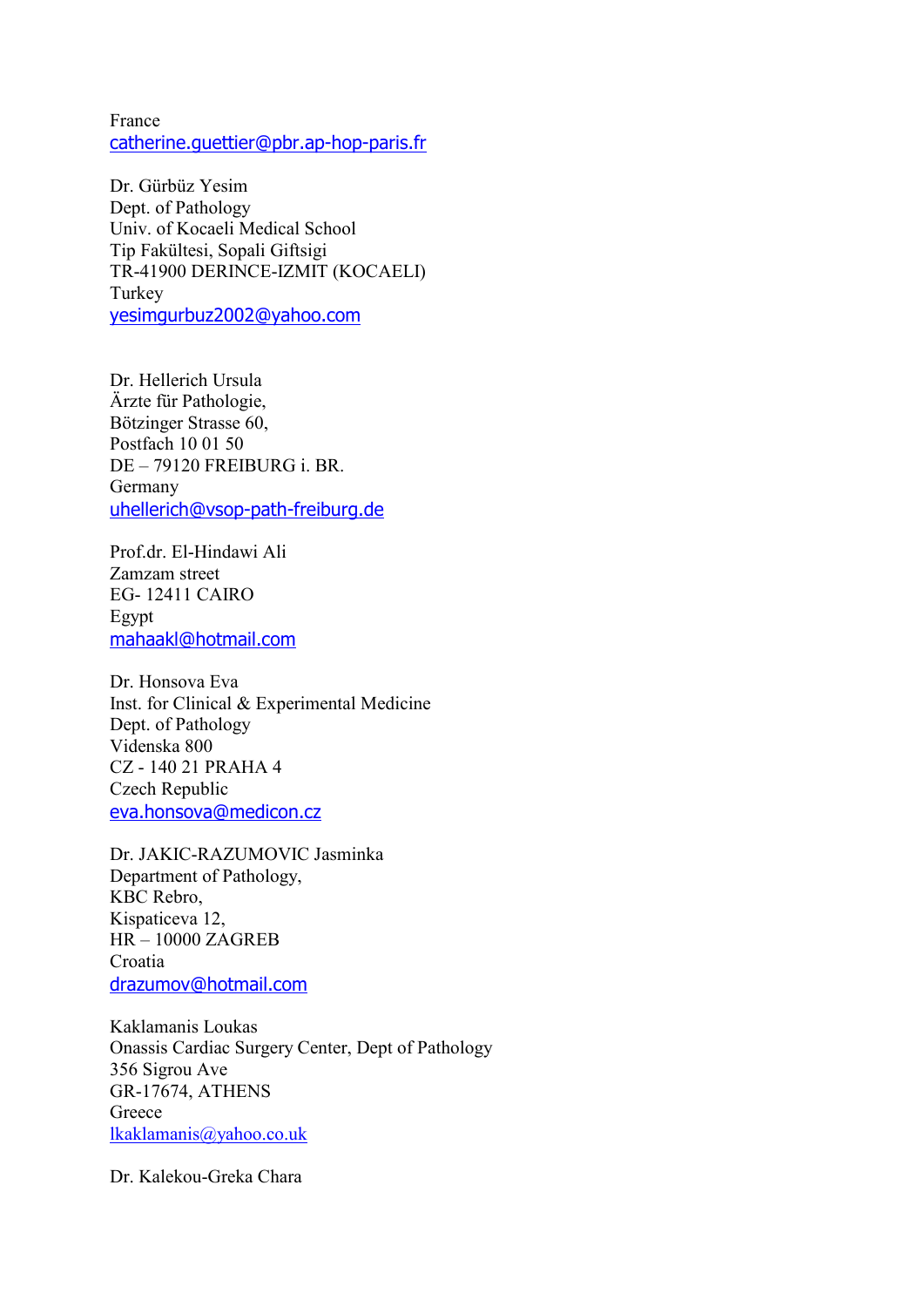Pathology Laboratory Aghios Pavlos (Saint Paul) General Hospital Ethnikis Antistasis 161 GR- 55134 Finikas- THESSALONIKI **Greece** chkgrek@otenet.gr

Prof.Dr. Kapran Yersu Istanbul Medical Faculty Dept. of Pathology TR-34390 Gapa **Turkey** ykapran@hotmail.com

Prof. Dr. Karagöz Filiz Ondokuz Mayis Univ. Tip Fakültesi Kurupelit TR-55139 SAMSUN Turkey filizkaragoz@yahoo.nl

Prof.dr. Kirchner Thomas Institute of Pathology, University of Erlangen-Nürnberg, Krankenhausstrasse 8-10, DE-91054 ERLANGEN Germany thomas.kirchner@patho.imed.uni-erlangen.de

Prof.dr. Klöppel Gunter Dept. of Pathology, University of Kiel, Michaelisstrasse 11, DE-24105 Kiel Germany gkloeppel@path.uni-kiel.de

Dr. Koch Stefan Inst. für Pathologie Pieskower Strasse 33 DE-15526 BAD SAAROW-PIESKOW Germany koch.saarow@t-online.de

Ass.Prof. Kuzu Isinsu Dept. of Pathology Univ. of Ankara Medical School Tip Fakültesi Dekanlik Binasi TR – 06100 ANKARA Turkey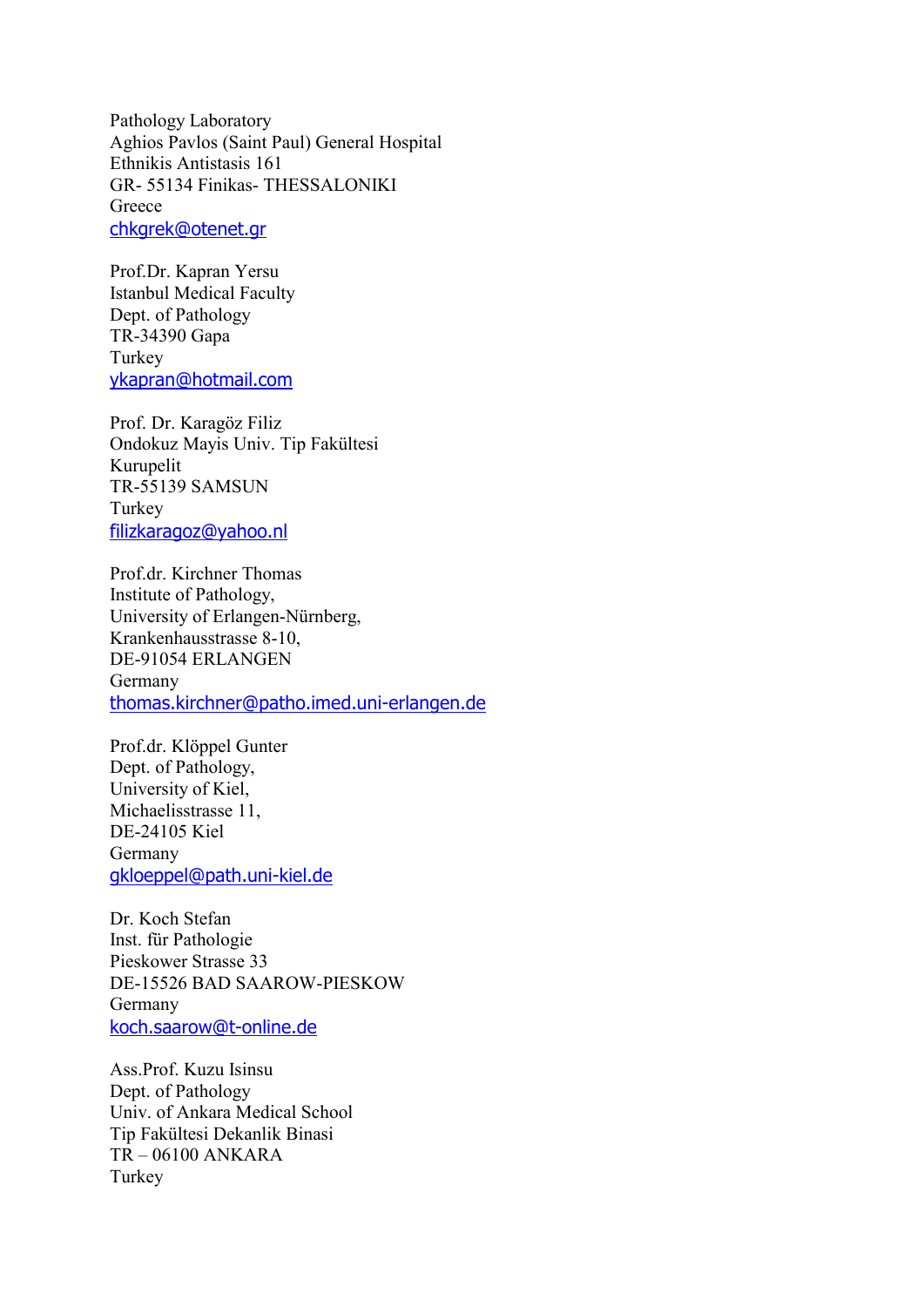### isinsukuzu@yahoo.com

Dr Langner Cord Zentrum fur Theoretisch-Klinische Medizin Institut fur Pathologie Auenbruggerplatz 25, 8036 GRAZ Austria cord.langner@meduni-graz.at

Dr. Luettges Jutta Dept. of Pathology Klinikum Saarbrucke Winterberg 1 DE- 66119 SAARBRUCKEN Germany jluettges@path.uni-kiel.de jluettges@klinikum-saarbruecken.de

Dr. Luzar Bostjan Institute of Pathology, Univerza of Ljubljana Medical Faculty, Korytkova 2, SI-1000 LJUBLJANA Slovenia luzar@mf.uni-li.si

Dr. Maluskova Jana Institute for clinical and experimantal medicine Dept of Pathology Videnska 1958/9 SZ – 14021 PRAHA 4 Czech Republic jana.maluskova@ikew.cz

Prof.dr. Marichal Myriam Academic Hospital VUB Dept. of Pathology Laarbeeklaan 101 BE- 1090 BRUSSELS Belgium miriam.marichal@az.vub.ac.be

Dr. Herbert Mehrdad Dept. of Pathology, Assaf Harofeh Medical Center, IL-70300 ZERIFIN Israel Herbert12@37.com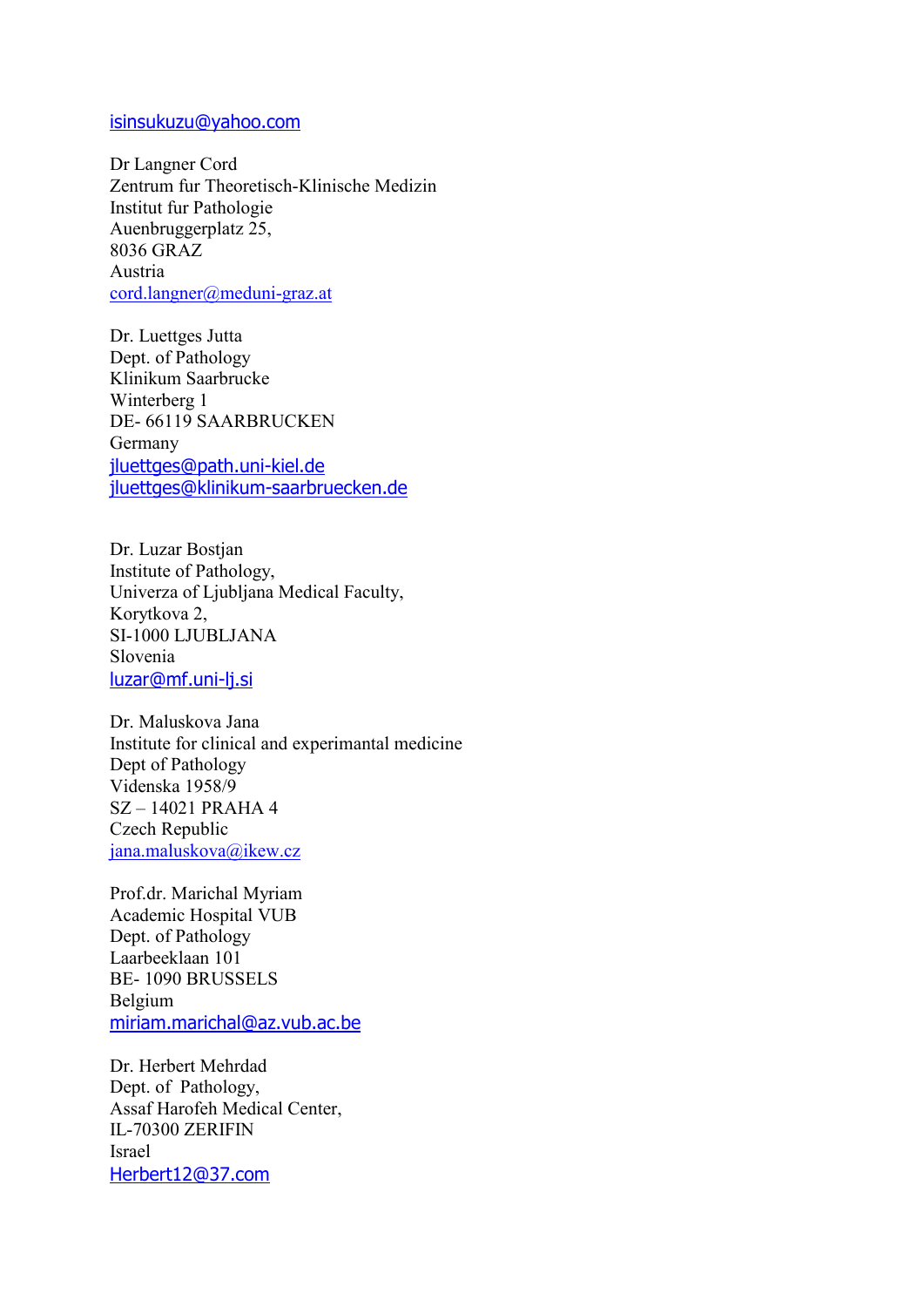Dr. Moukarbel Nada Centre Jean Azar Rue principale Hadath-Baabda Institut National de pathologie, 4ème étage LB- BAABDA Lebanon nadamoukarbel@hotmail.com

Dr Miquel Rosa Hospital Clinic, Dept of Pathology Villaroel 170 ES-8036-BARCELONA Spain rmiquel@clinic.ub.es

Dr Nagtegaal Iris N. Pathology Radboud University Nijmegen P.O. Box 9101 6500 HB NIJMEGEN The Netherlands I.Nagtegaal@pathol.umcn.nl

Dr. Nesi Gabriella Univ. of Florence Dept. of Pathology Viale Morgagni 85 IT-50134 FLORENCE Italy gabriella.nesi@unifi.it

Dr. Oana Michaela Inst. Pathol. et Génétique, asbl Allée des Templiers 41, BE – 6280 GERPINNES Belgium michaela.oana@ipg.be

Dr. J. Orlowska Janina Dept. of Gastroenterology Institute of Oncology Roentgena 5 PL-02-781 WARSAW Poland jorlowska@coi.waw.pl

Dr. Pauli Roland Viesener Str. 18 DE- 14774 Brandenburg/Havel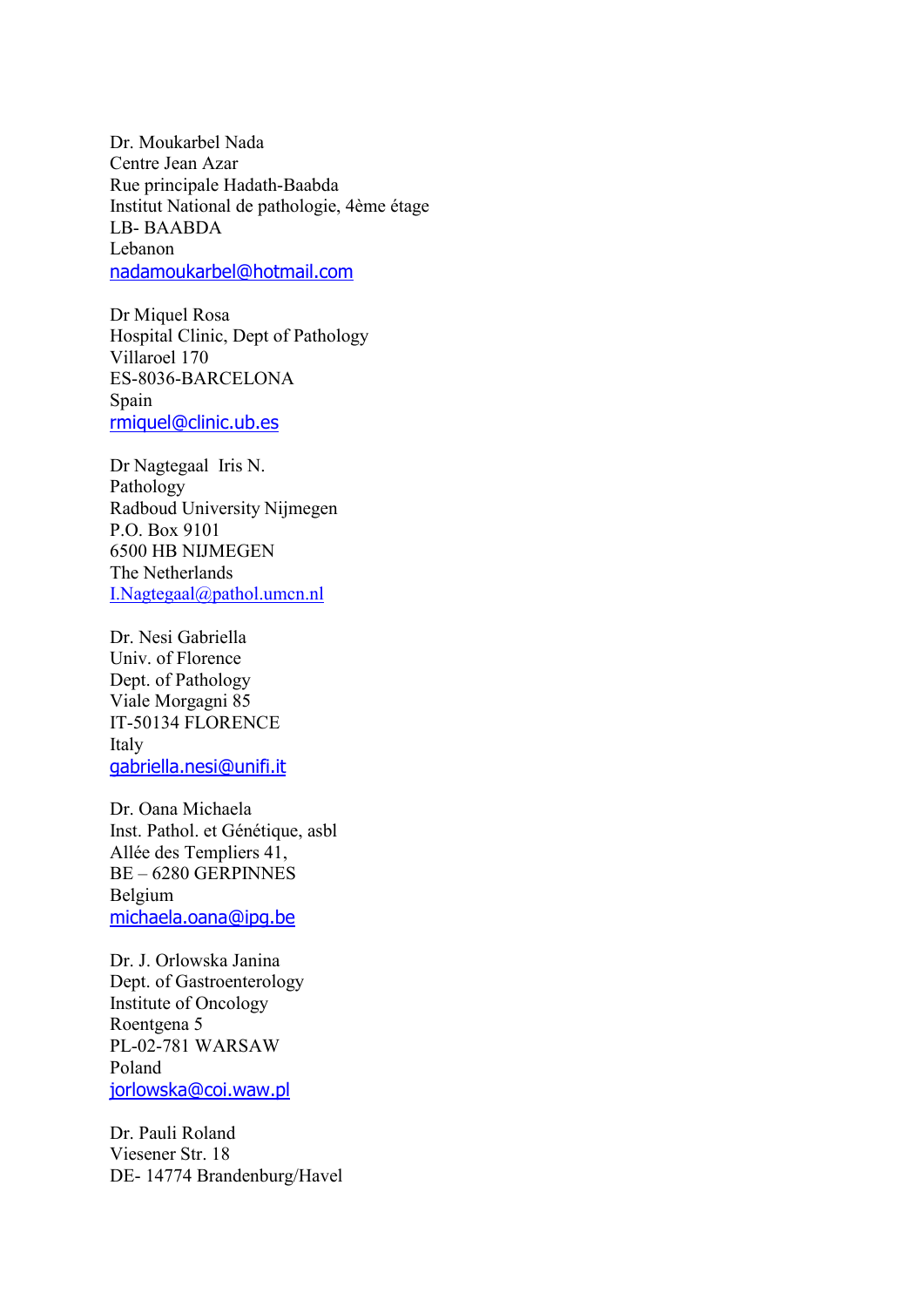Germany pauli@linikum-bradenburg.de

Prof.dr. Pignatelli Massimo Dept. of Pathology Bristol Royal Infirmary Marlborough street GB-B52 8HW BRISTOL England massimo.pignatelli@bristol.ac.uk

Prof.dr. Praet Marleen N. Goormaghtigh Inst. of Pathology De Pintelaan 185 BE- 9000 GENT Belgium marleen.praet@rug.ac.be

Prof.dr. Richter Klaus Arzt für Pathologie Cornellusstrasse 3 DE-10787 BERLIN Germany richter@pathologie-richter.de

Prof.dr. Schirmacher Peter Universital Hospital Instituut of Pathology Im Neuenheimer Feld 220 DE-69120 HEIDELBERG Germany peter.schirmacher@med.uni-heidelberg.de

Dr. Sempoux Christine Dept. of Pathology Cliniques Universitaires St. Luc Avenue Hippocrate 10 BE-1200 BRUSSELS Belgium christine.sempoux@anps.ucl.ac.be

Dr Sotiropoulou Maria Dept of Pathology Alexandra Hospital Vas. Sofias Ave Athens 11526 **Greece** marsot2@yahoo.com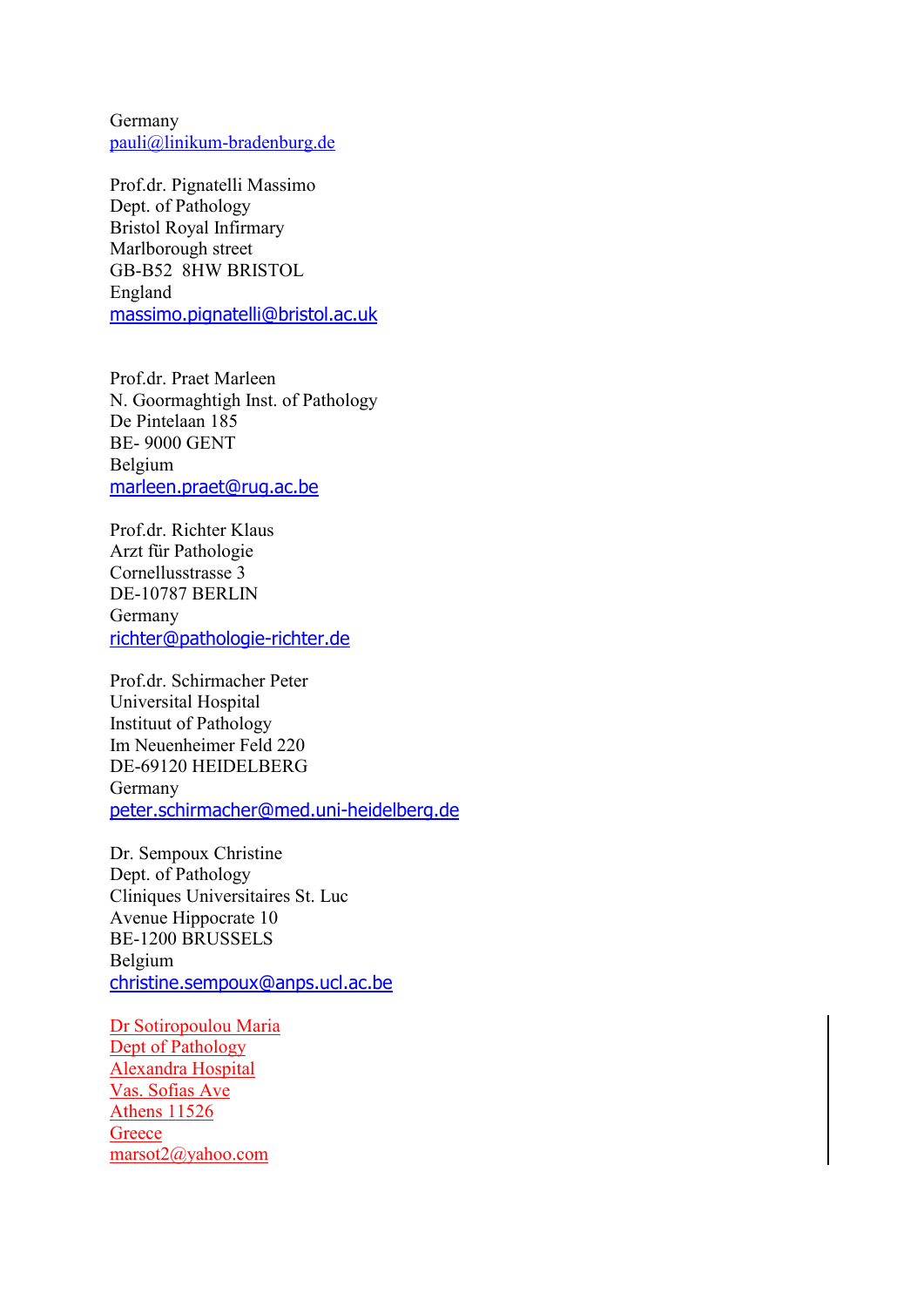Dr. Stolnicu Simona Dept. of Pathology, Medical Faculty, Str. Gh. Marinescu nr. 50 RO-4300 TIRGU-MURES Romania stolnicu@gmx.net

Prof.dr. Stachura Jerzy Jagiellonian Univ. Medical Faculty Dept. of Clin. & Exper. Pathomorphology, Grzegórzecka 16, PL-31-531 KRAKOW Poland mpstachu@cyf-kr.edu.pl

Prof.dr. Staniceanu Floria Colentina Hospital Dept. Pathology Stefan Cel Mare RO-72202 BUCHAREST Romania floriastaniceanu@yahoo.fr

Dr. Takubo Taiyo Tokyo Metropolitan Institute of Gerontology Dept of Clinical Pathology Sakaecho 35-2, Itabashiku JP-173-0015 TOKYO Japan takubo@centm.center.tmig.or.jp

Prof.dr. Tannapfel Andrea Institute of Pathology Der Ruhr-Unviersität Bochum An den BG Kliniken Bergmannsheil PBürkle-de-la-Camp-Platz 1 DE-44798 BOCHUM Germany andrea.tannapfel@rub.de tana@medizin.uni-leipzig.de

Dr. Tiniakos Dina 169, Mesogion str - A15 GR-15122 MAROUSI – ATHENS Greece dtiniak@med.uoa.gr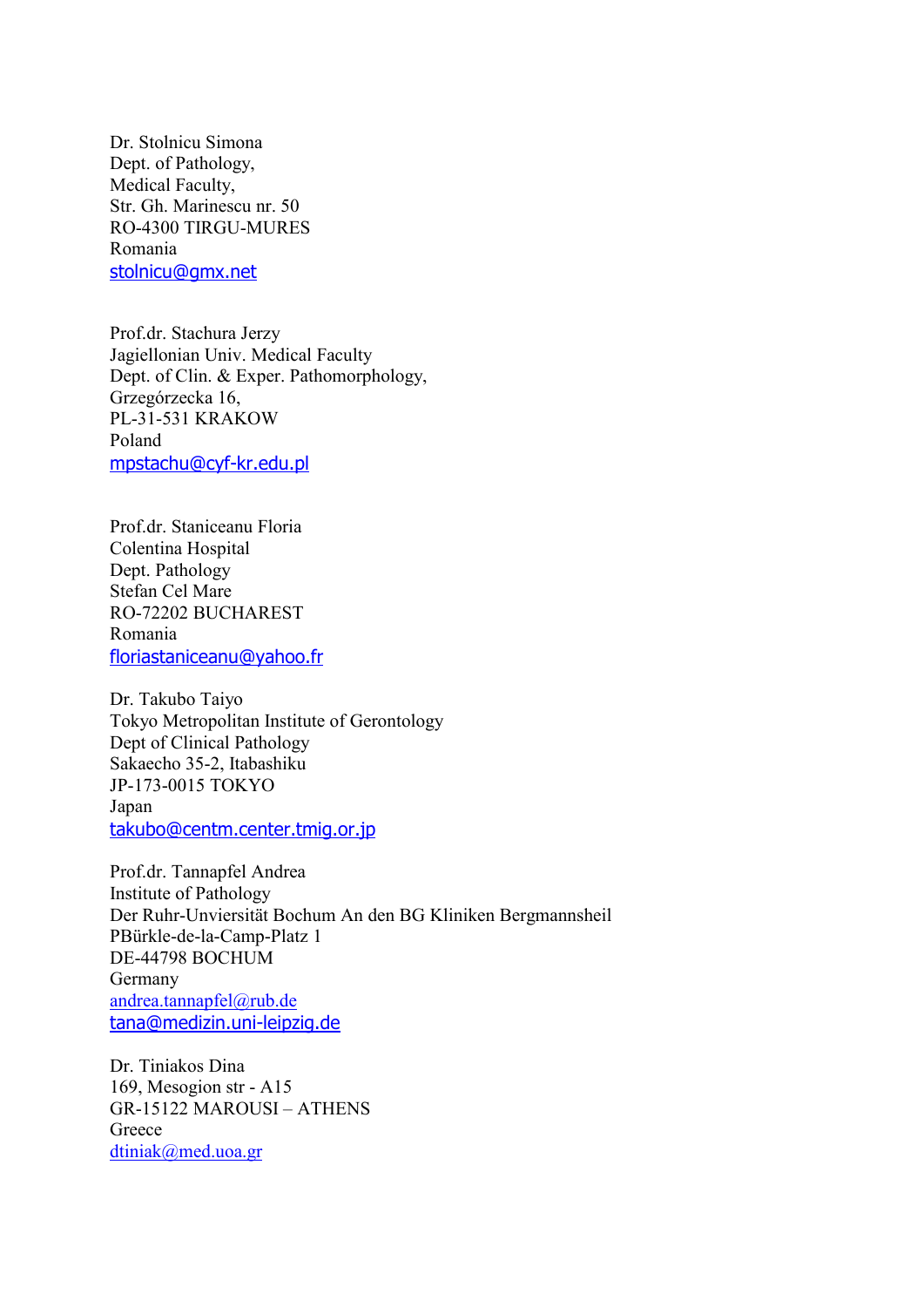Dr. Tziortziortis Dimitrios Klitou 9, GR-15771 ATHENS **Greece** vikie\_11@otenet.gr

Prof.dr. J.H.J.M. van Krieken Radboud University Nijmegen Medical Centre Department of Pathology P.O. Box 9101 6500 HB NIJMEGEN

The Netherlands J.vanKrieken@pathol.umcn.nl

Dr G. Van Lijnschoten Stichting Laboratoria voor Pathologische Anatomie Michelangelolaan 2 NL-5623 EJ Eindhoven The Netherlands i.van.lijnschoten@pamm.nl

Dr. Villanacci Vincenzo Via Carrobbio N 17 IT-25062 CONCESIO (Brescia) Italy villan@iol.it

Dr. Vodopivec Boris Institute of Pathology, Univerza of Ljubljana - Medical Faculty, Korytkova 2, SI-1000 LJUBLJANA Slovenia boris.vodopivec@mf.uni-lj.si

Dr. Walker Marjorie Imperial college London Dept of Histopathology St. Mary's Campus, Norfolk Place GB-W2 1PG LONDON England mm.walker@imperial.ac.uk

Dr. Wendum Dominique 56bis, Rue Santos Dumont FR-75015 PARIS France dominique.wendum@sat.ap-hop-paris.fr

Prof.dr. Zamboni Giuseppe Dipart. di Patologia Sez. di Anatomia Patologica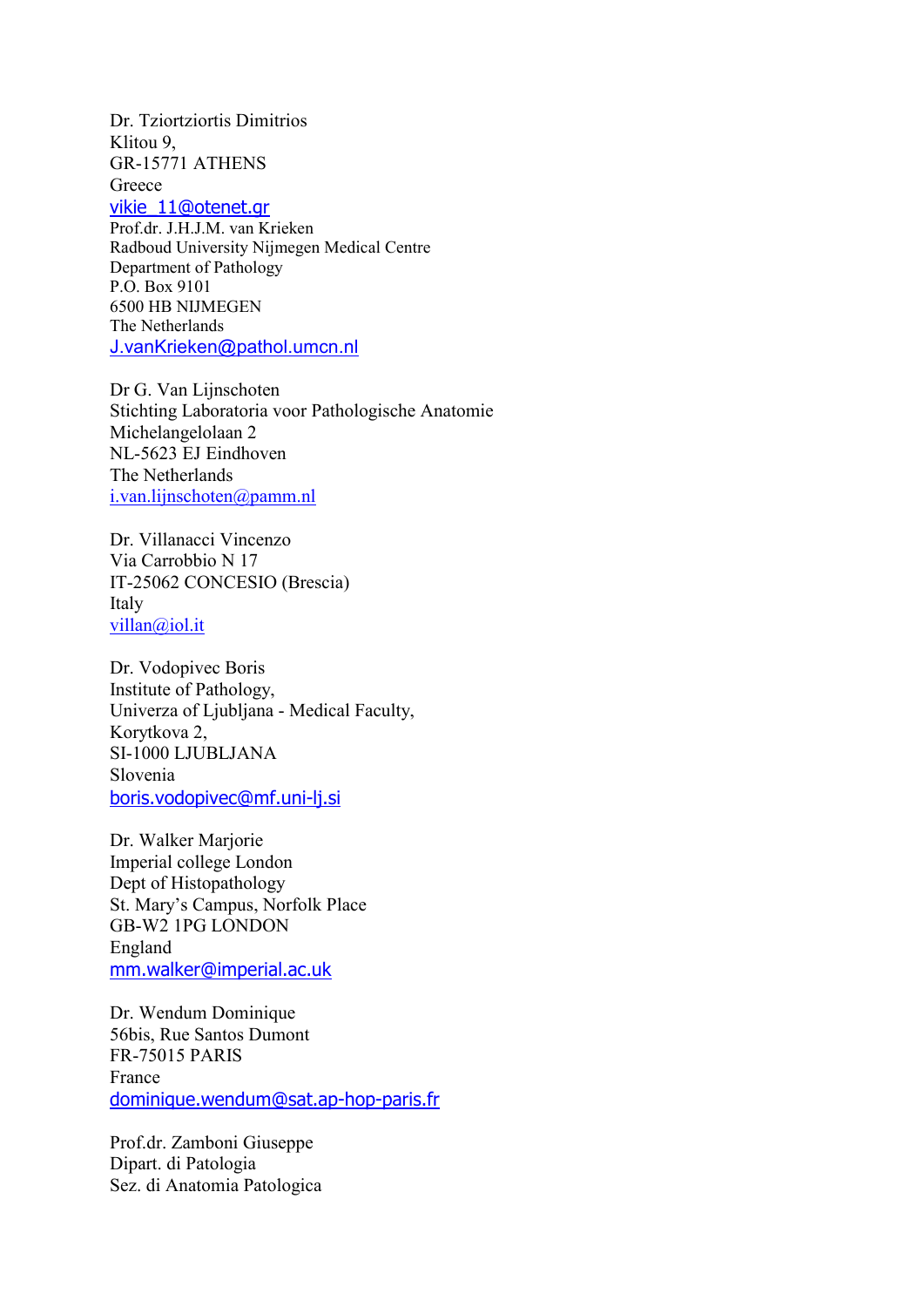Ospedale Policlinico IT-3134 VERONA Italy giuseppe.zamboni@sacrocuore.it

Dr. Ziol Marianne Serv. d'Anat. Pathologique Hôpital Jean Verdier Avenue du 14 Juillet FR-93143 BONDY France marianne.ziolbis@jvn.ap-hop-paris.fr

Dr. Zurac Sabina Colentina University Hospital Dept. of Pathology 21 Stefan Cel Mare str. sector 2 RO-020125 BUCHAREST Romania sabina\_zurac@yahoo.com

#### **e-mail list of the members of the WG**

stephan.baldus@uni-duesseldorf.de; cal.bar@hol.gr; luigibaron1@virgilio.it; pbedossa@teaser.fr; info@patho-ansbach.de; fcarneiro@ipatimup.pt; gieri.cathomas@ksli.ch; helmut.denk@uni-graz.at; gulendogu@hotmail.com; zvezdana.dolenc@mf.uni-li.si; adursun@gazi.edu.tr: salwaelhaddad@yahoo.com; rspen@ra.dk; ulen@fa.dk; aensari@tr.net; esraerden@yahoo.com; nusreterd@ttnet.net.tr; gerhard.faller@patho.imed.uni-erlangen.de; maddalena.feltri@libero.it; claus.fenger@ouh.fyns-amt.dk; jean-francois.flejou@sat.ap-hop-paris.fr; lennart.franzen@orebroll.se; Karel.Geboes@uz.kuleuven.ac.be catherine.guettier@pbr.ap-hop-paris.fr; gulenakyol@yahoo.com; yesimgurbuz2002@yahoo.com; mahaakl@hotmail.com; uhellerich@vsop-path-freiburg.de; eva.honsova@medicon.cz; rmiquel@clinic.ub.es; drazumov@hotmail.com; lkaklamanis@yahoo.co.uk;

chkgrek@otenet.gr; ykapran@hotmail.com; filizkaragoz@yahoo.nl; thomas.kirchner@patho.imed.unierlangen.de; gkloeppel@path.uni-kiel.de; koch.saarow@t-online.de; isinsukuzu@yahoo.com; jluettges@path.uni-kiel.de; luzar@mf.uni-lj.si; miriam.marichal@az.vub.ac.be; Herbert12@37.com; nadamoukarbel@hotmail.com; gabriella.nesi@unifi.it; michaela.oana@ipg.be; jorlowska@coi.waw.pl; massimo.pignatelli@bristol.ac.uk; marleen.praet@rug.ac.be; stolnicu@gmx.net; richter@pathologie-richter.de; peter.schirmacher@med.uni-heidelberg.de; christine.sempoux@anps.ucl.ac.be; mpstachu@cyf-kr.edu.pl; floriastaniceanu@yahoo.fr; takubo@centm.center.tmig.or.jp; tana@medizin.uni-leipzig.de; dtiniak@med.uoa.gr; vikie\_11@otenet.gr; villan@iol.it; boris.vodopivec@mf.uni-lj.si; mm.walker@imperial.ac.uk; dominique.wendum@sat.ap-hop-paris.fr; giuseppe.zamboni@sacrocuore.it; marianne.ziolbis@jvn.aphop-paris.fr; sabina\_zurac@yahoo.com; marsot2@yahoo.com; jokadelladetsima@hotmail.com; i.van.lijnschoten@pamm.nl; cord.langner@medunigraz.at; I.Nagtegaal@pathol.umcn.nl; Kghaffarzadehgan@hotmail.com;

Volkan.Adsay@emoryhealthcare.org; abahrom@hotmail.com; bk@korb2.sote.huhakancingil@yahoo.com; pcorrspider@pcorr.freeserve.co.uk;